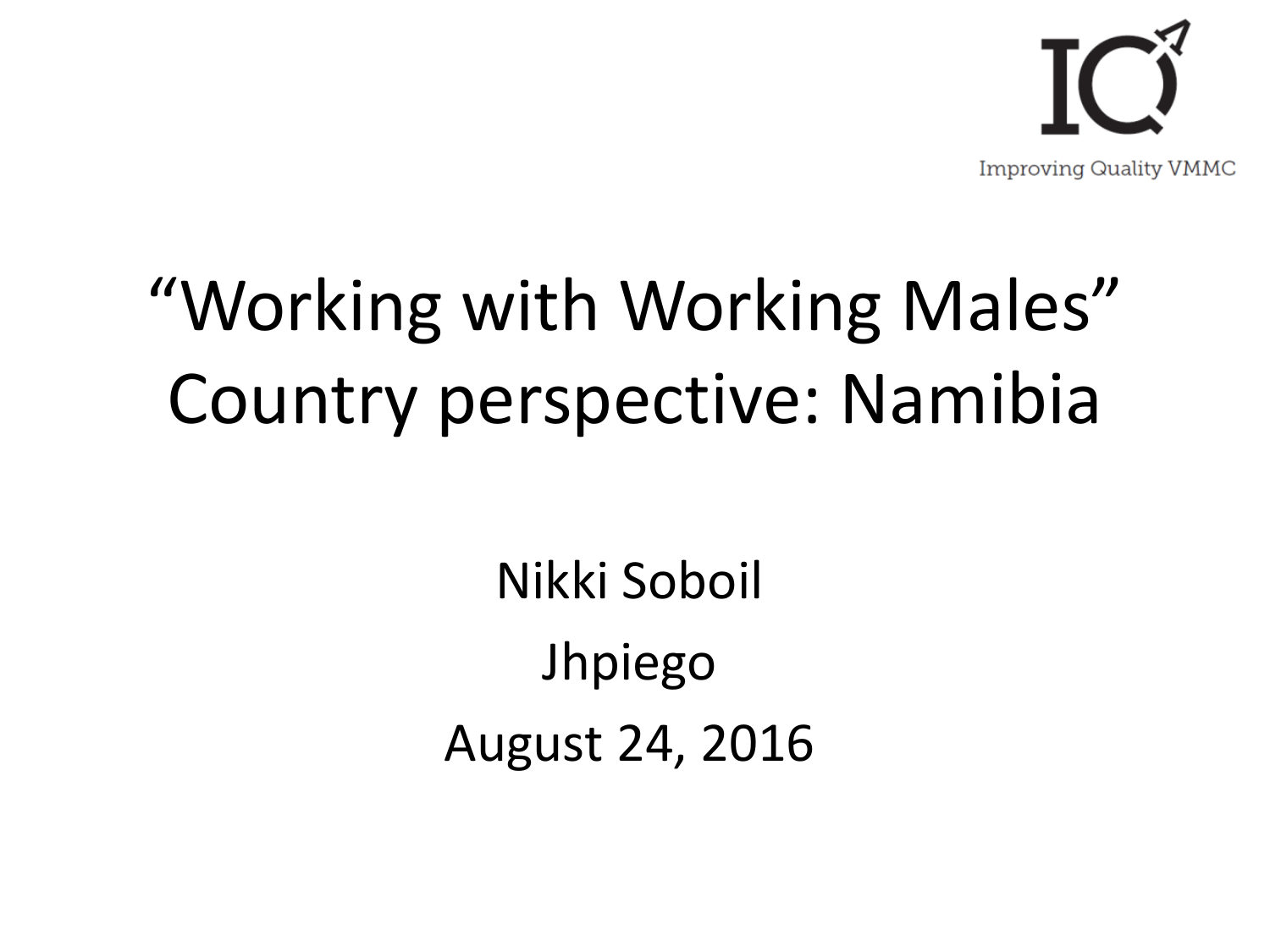#### Namibia: Overview



- Namibia is a sparsely-populated desert country of 2.3 million people (World Bank, 2013) with the population concentrated in small urban areas scattered across the country.
- A generalized HIV epidemic with 14% of the 15- 49 year old population living with HIV
- Has eight urban hotspots that are disproportionately higher than national HIV prevalence

**Improving Quality**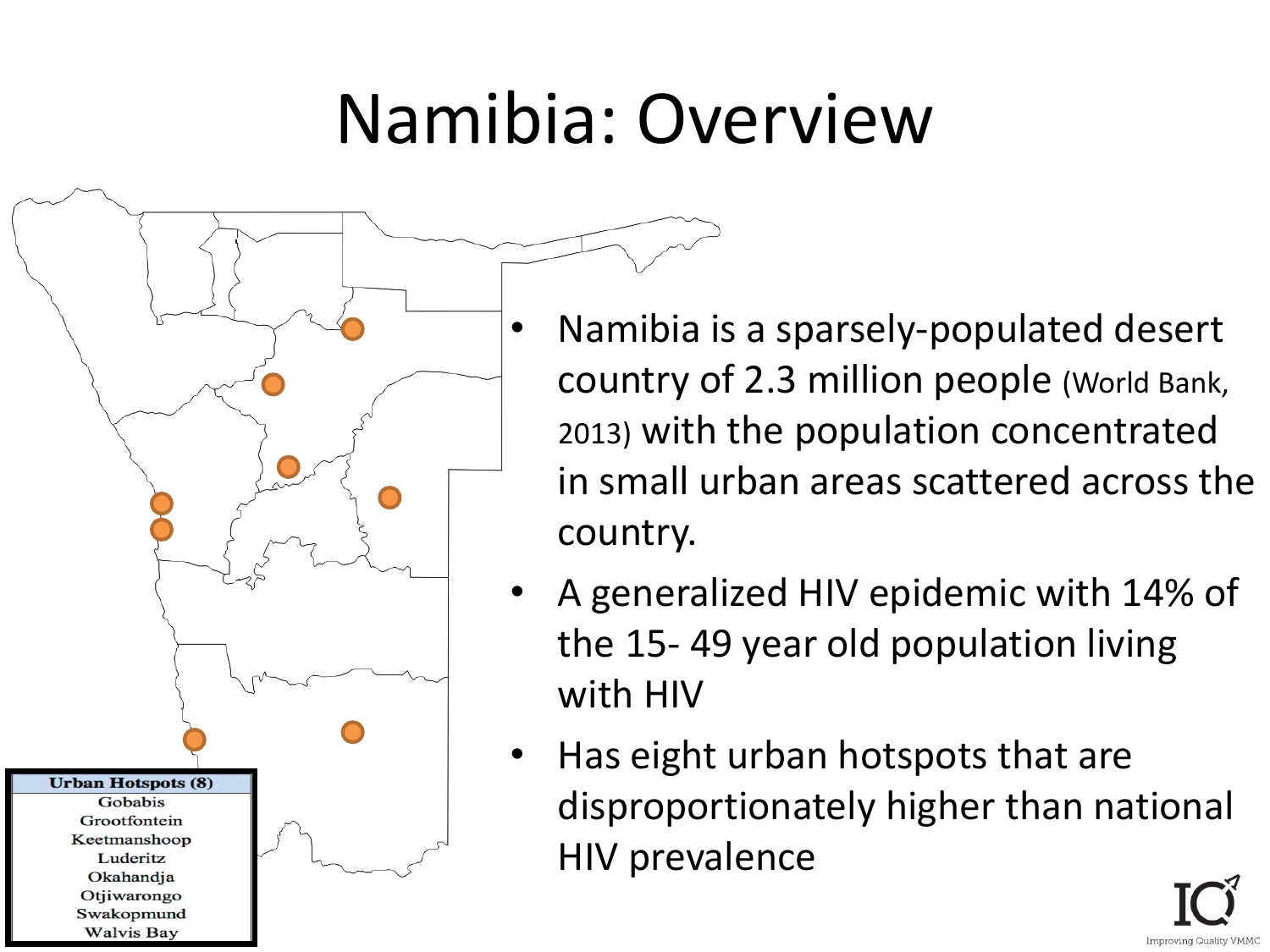#### Erongo Region

In May 2016 Jhpiego initiated VMMC service support through Project IQ, covering Swakopmund & Walvis Bay with intended future expansion to outlying areas

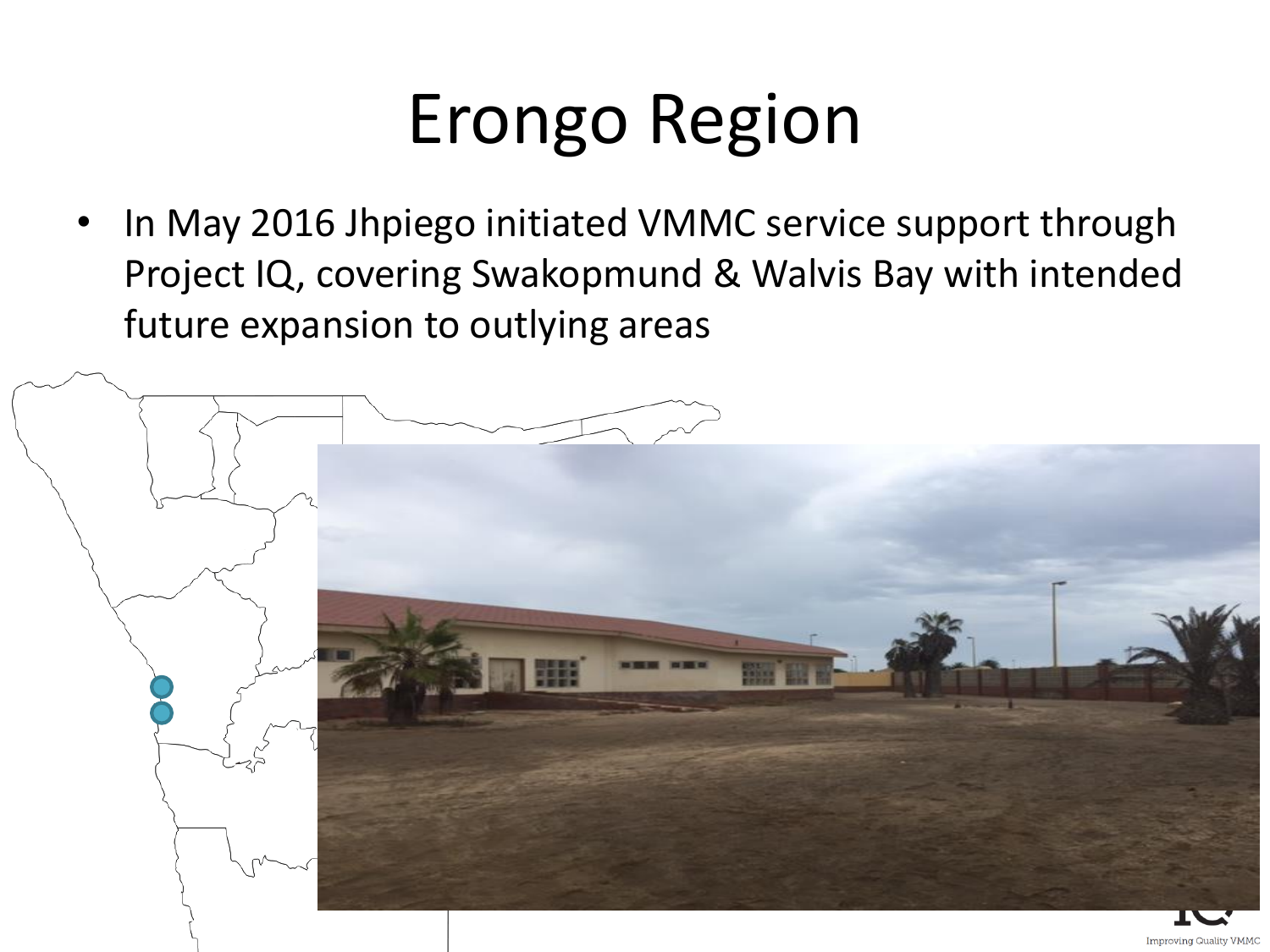# Erongo Region

- Although the self-reported circumcision rate is 25.5% (NDHS, 2013), Namibia has struggled to roll out VMMC for men aged 15-29
- In order to meet the 80% coverage goal by 2017, the projected Ministry of Health and Social Services VMMC targets for Erongo are:
	- Swakopmund 3 986
	- Walvis Bay 4446

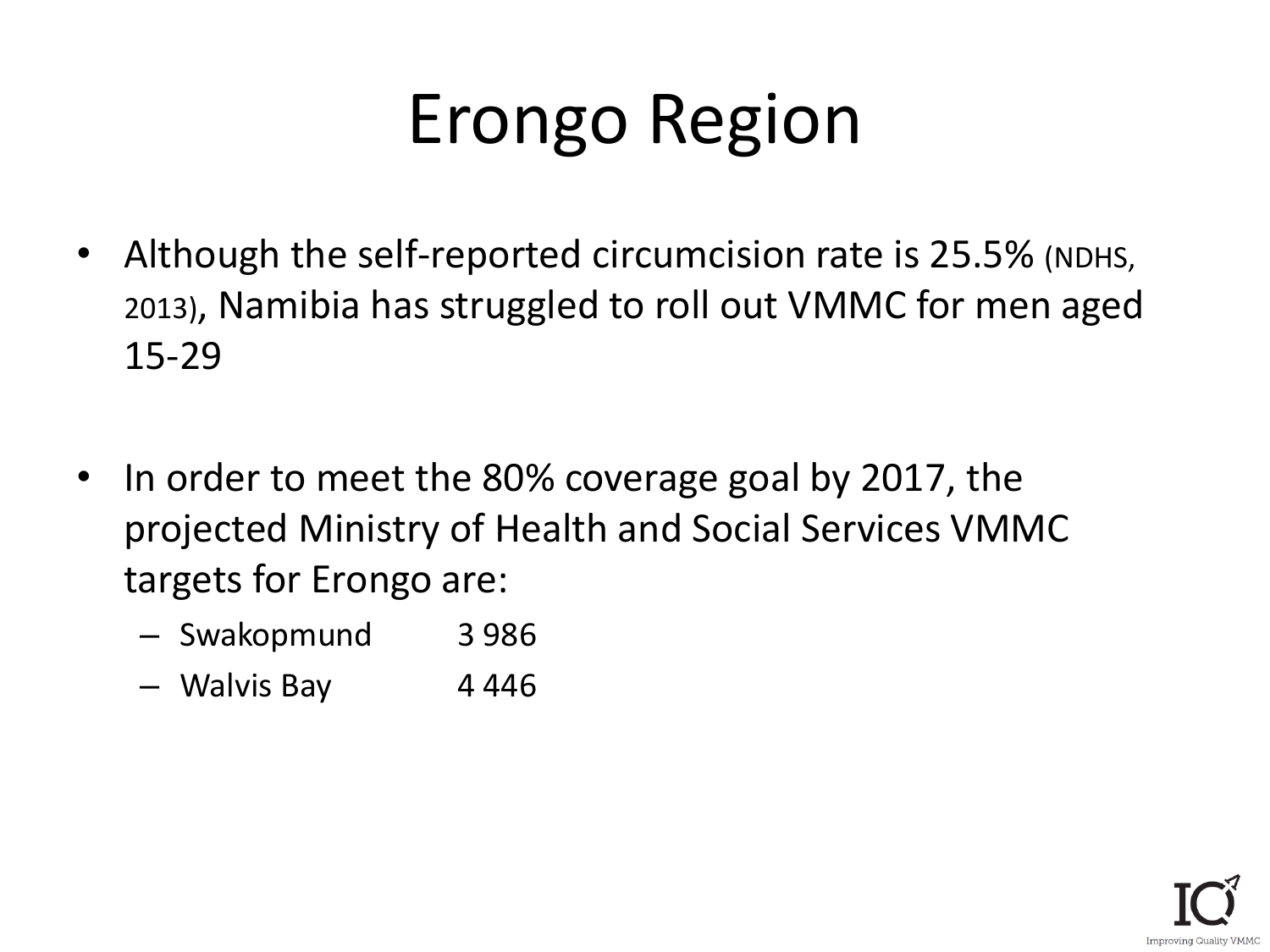#### Project IQ Erongo Client Breakdown 09 May – 21 August 2016

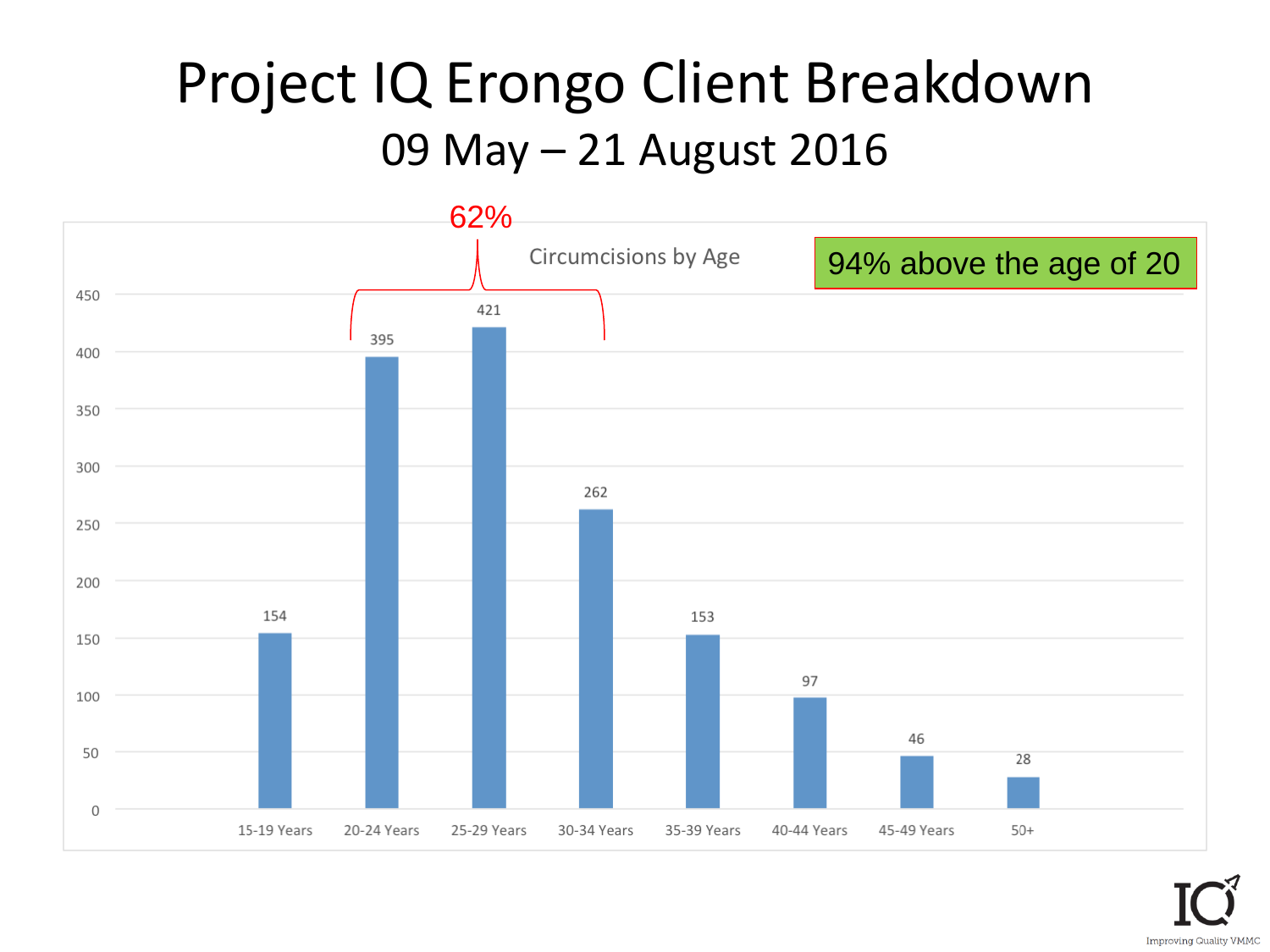#### So why this success?



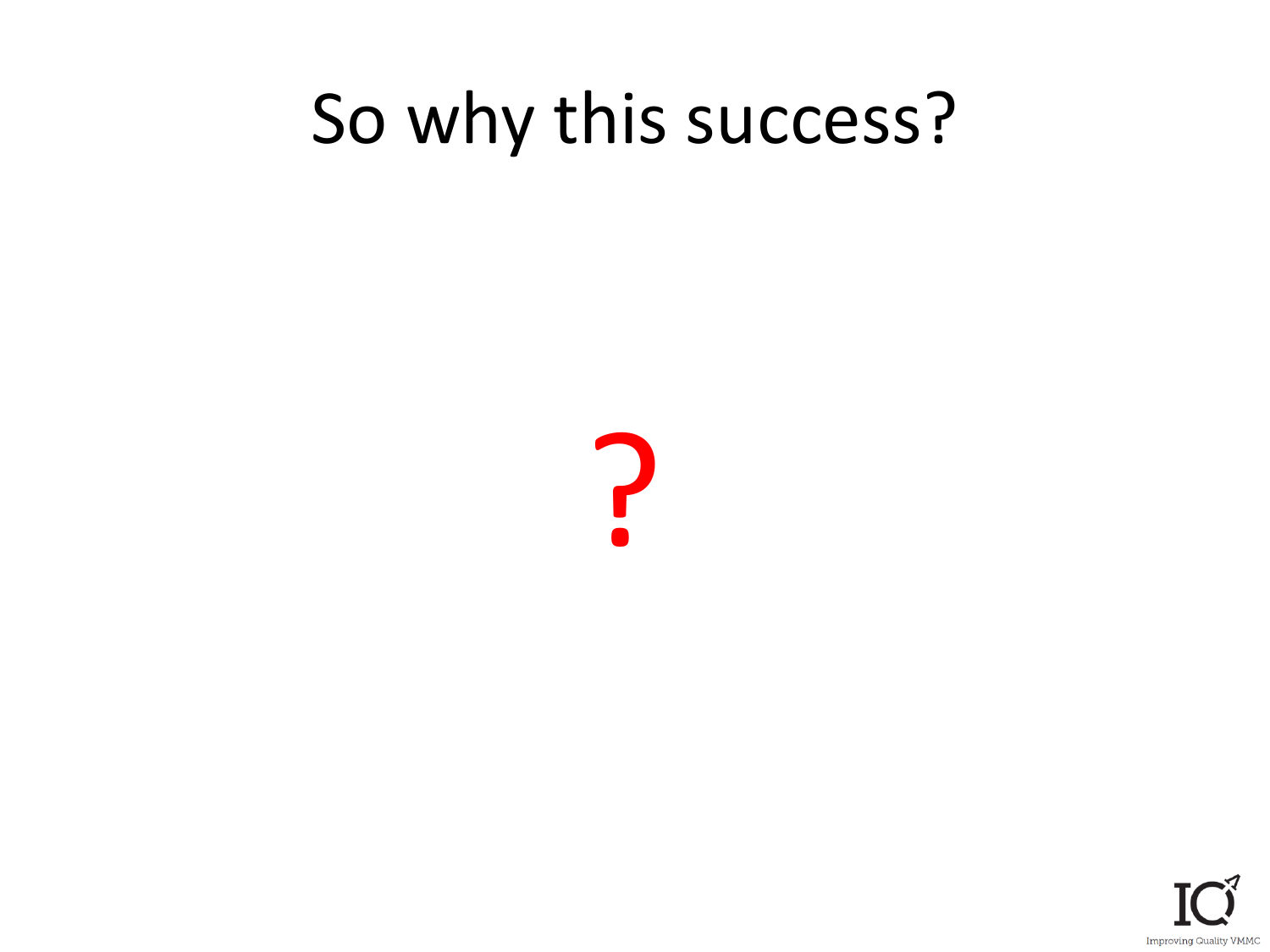#### Erongo Population Structure



**Improving Quality VMMC**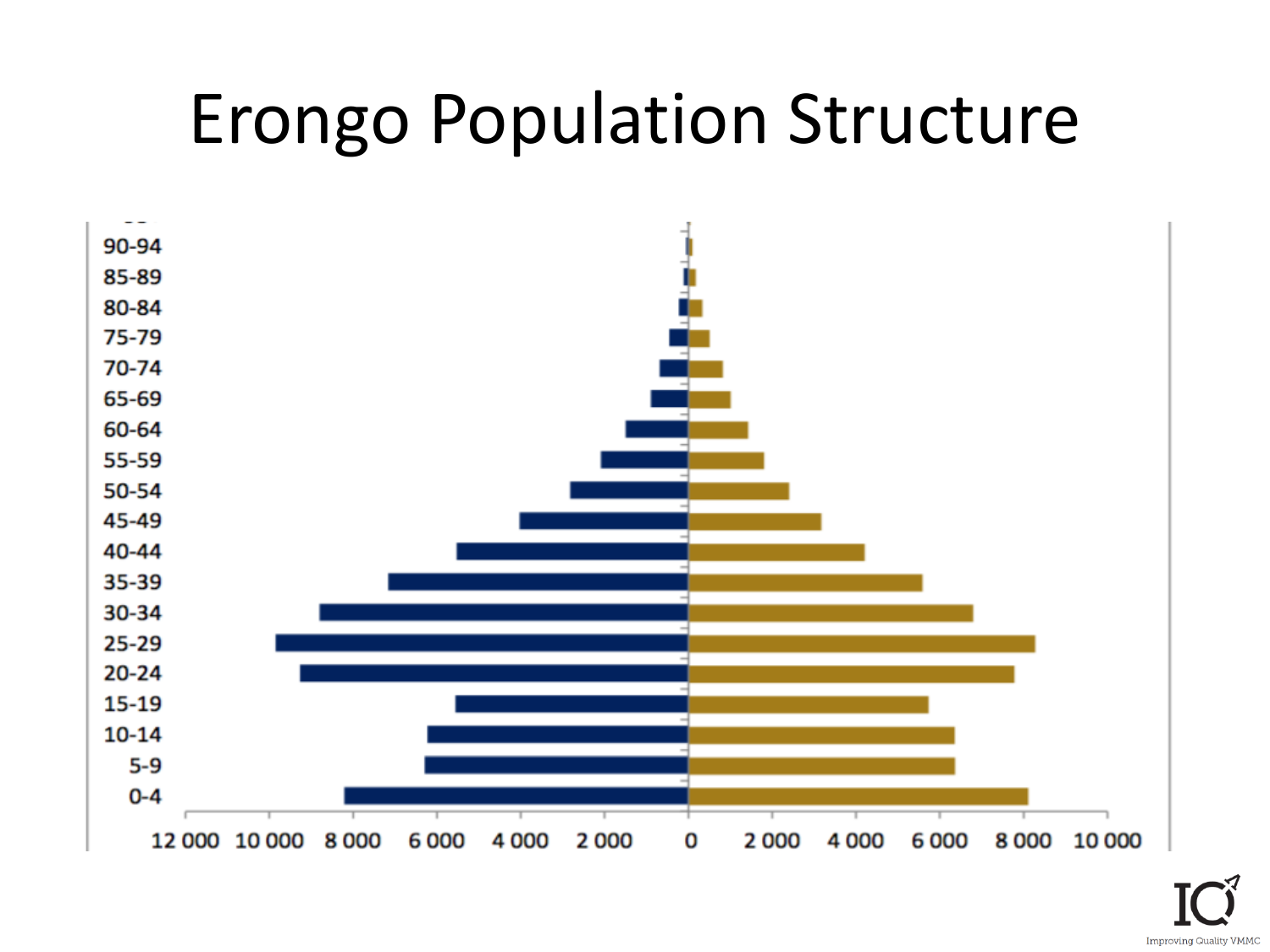#### Older Clients….what differs?

Wrong to assume business as usual….

- Client needs & expectations
	- Cost-benefit
	- Quality of service provision
	- Staff attitudes
- Clinical variances
	- Deferrals
	- Referrals
	- Follow-up rates

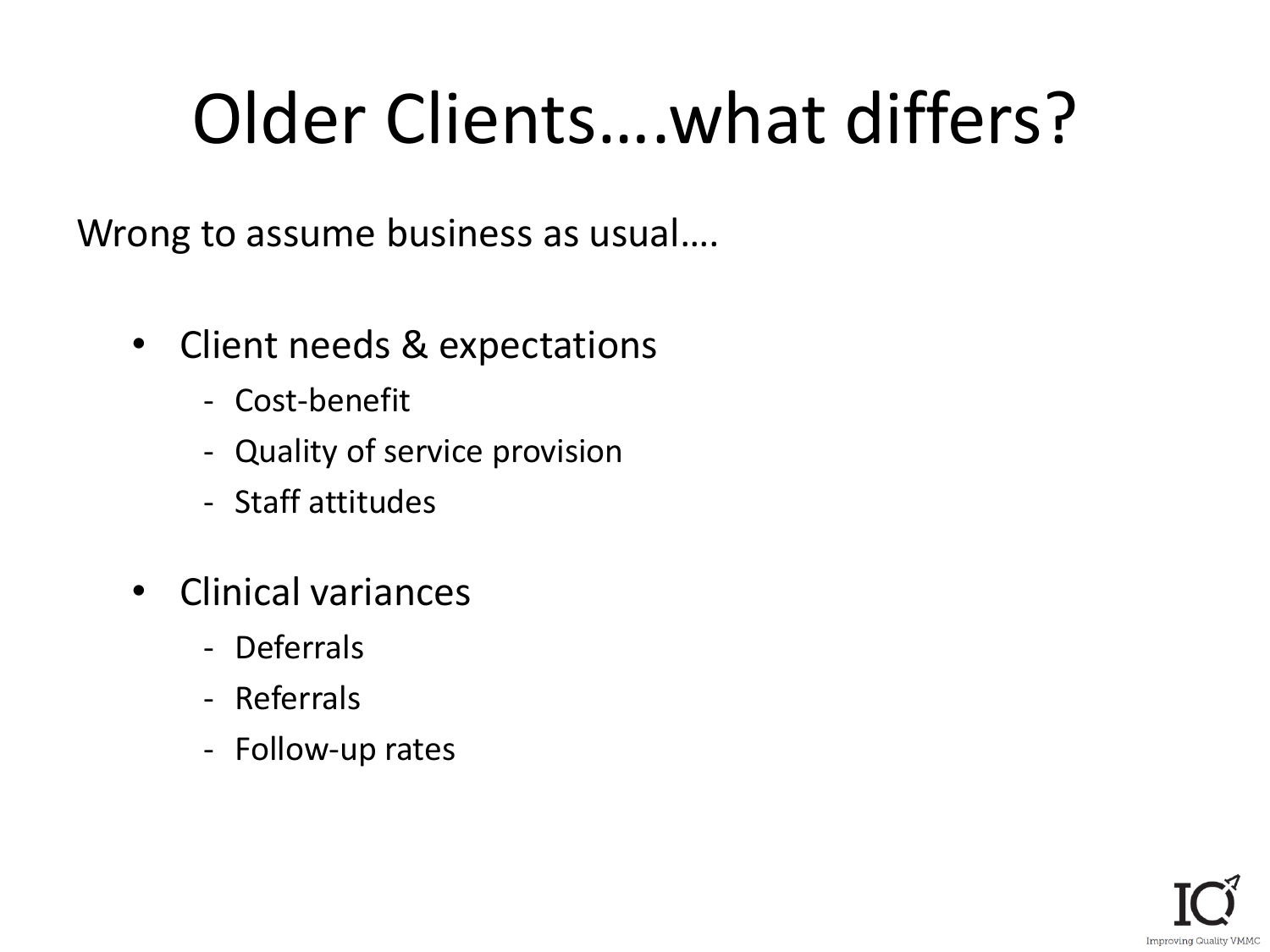# Operational Challenges

- Messaging
	- Urban legends
	- Misinformation from clients post procedure
- Client demands
	- Extended sick leave
	- Food
	- Transport (waiting times, reimbursements)
- "Crowd" control
	- Fighting to be seen

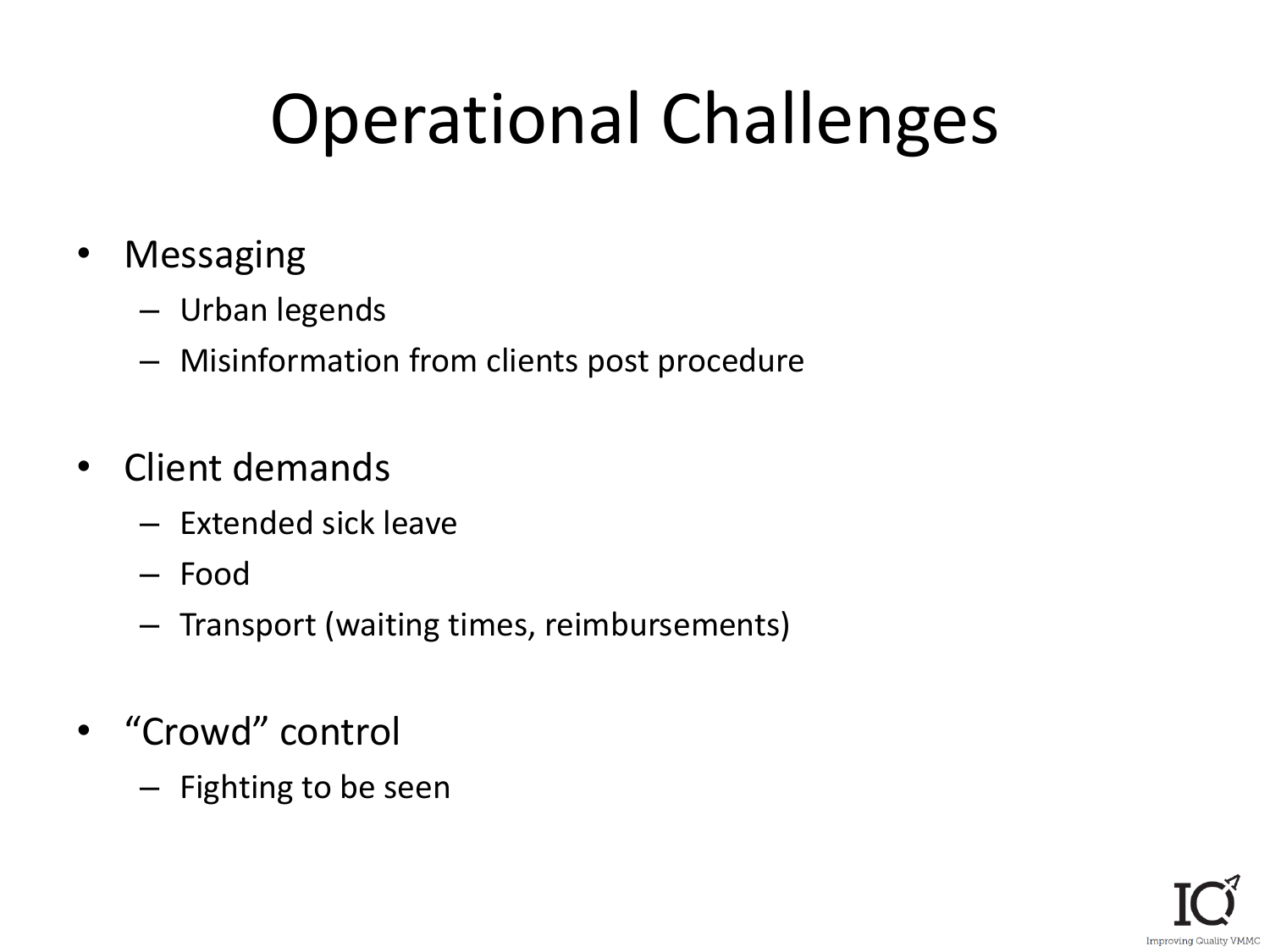#### Operational Challenges

- VMMC counselling
	- Issues vary
	- Change of emphasis
	- Post-op wound care



(JPS Africa, 2016)

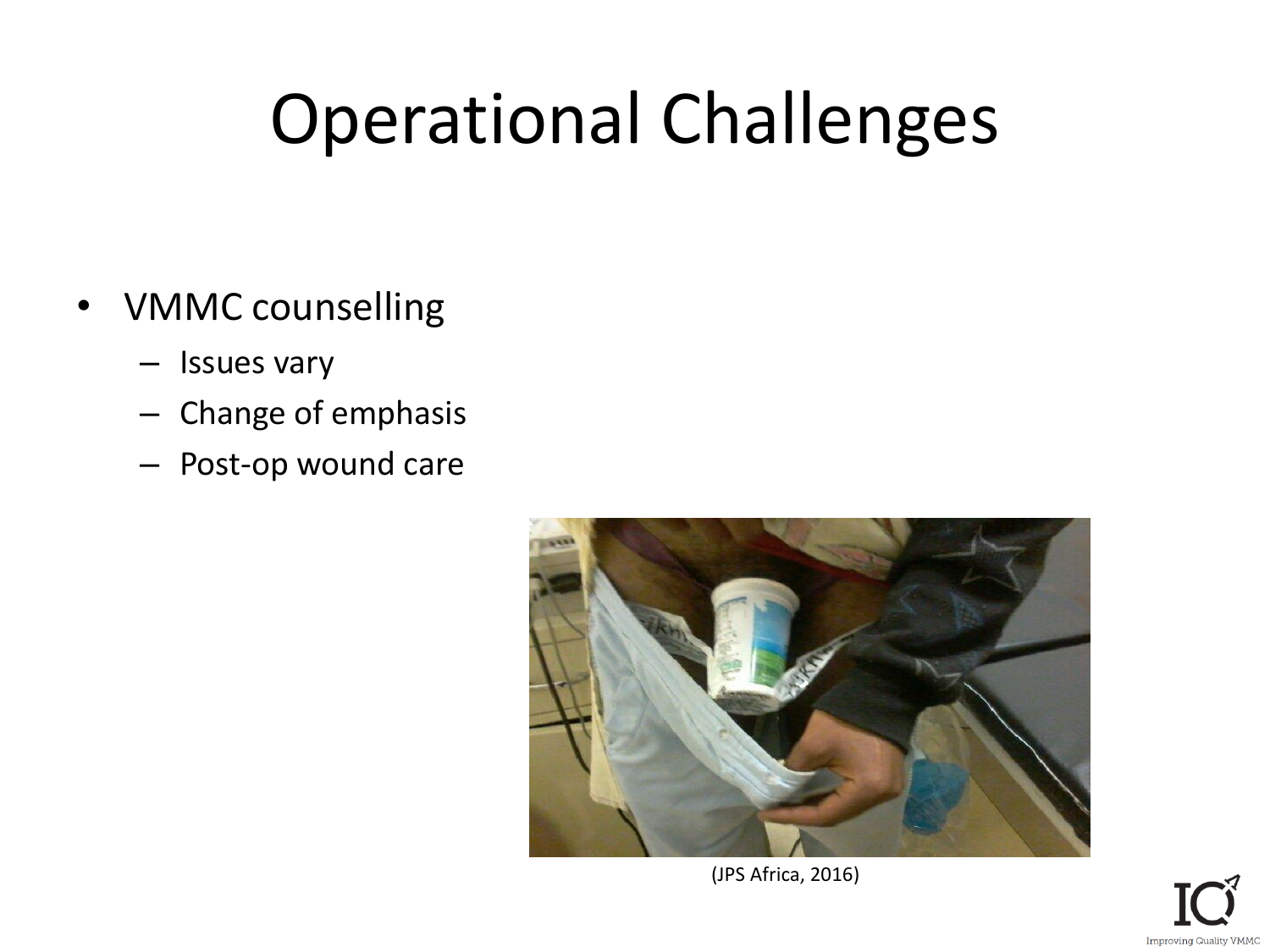#### Operational Challenges

- AEs >7- 14 day review
	- ? premature sexual activity
	- "But she wants me"



(CHAPS, 2016)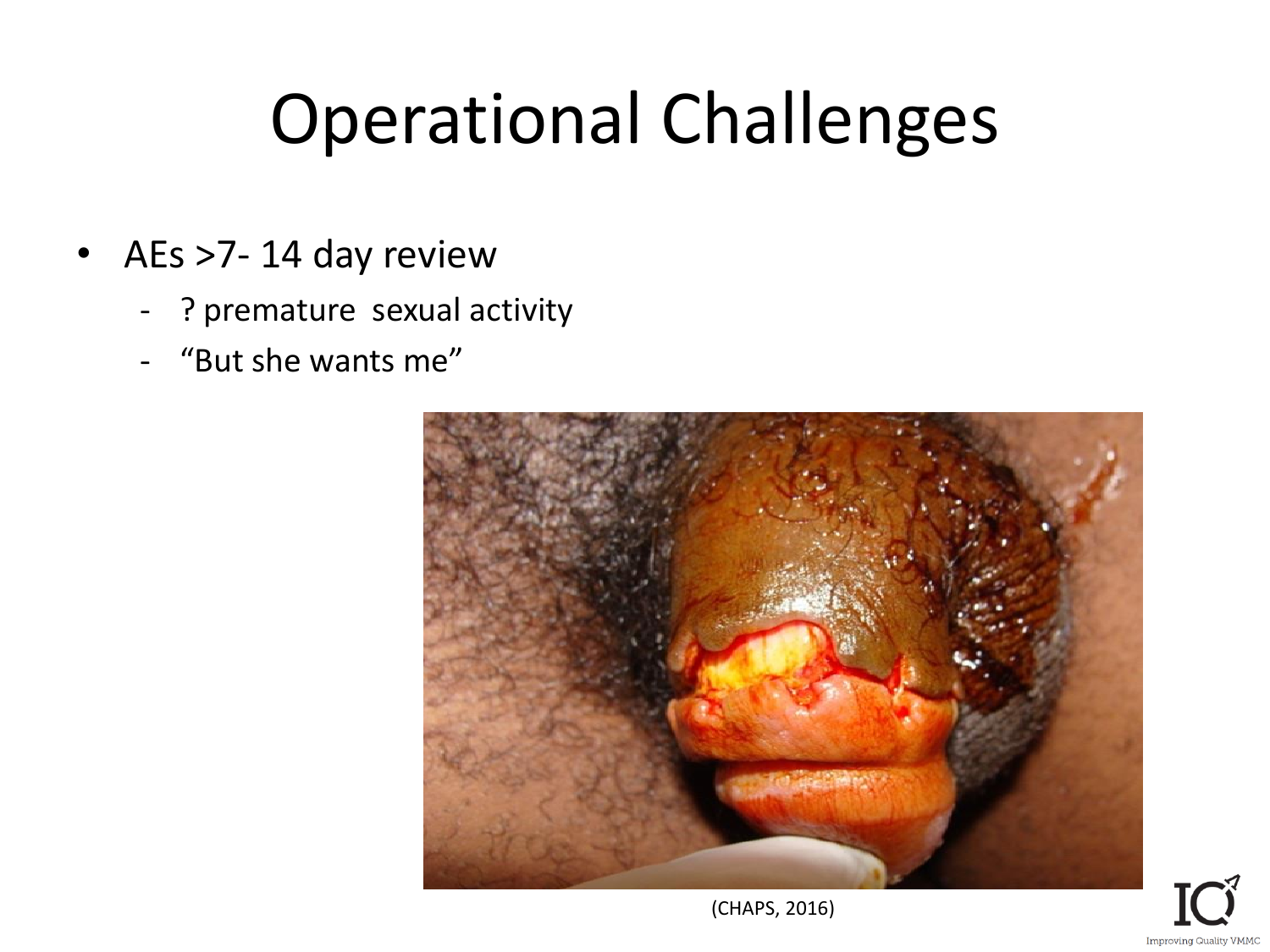- Clarity and uniformity of information
	- Day of procedure, sick leave, transport
	- Absolute honesty regarding procedure, pain, healing process
- Manage client flow whilst keeping clients occupied
	- Professional registration processes
	- Client advocates
	- On-going interactions using humour



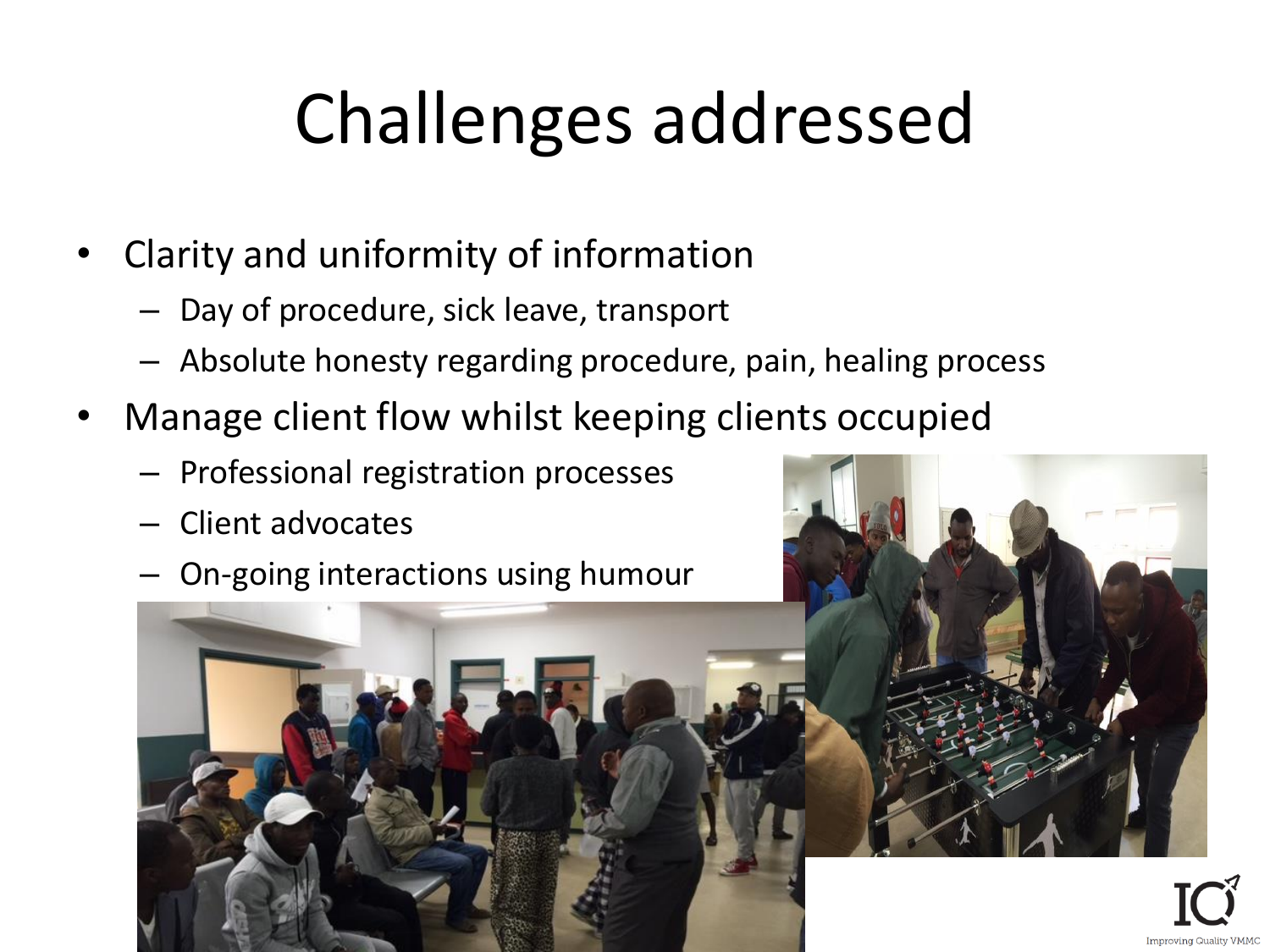- Triage post-op follow-ups according to review dates
- Service number according to time of arrival



• Extended daily dressings/reviews indicate empathy, greet by name

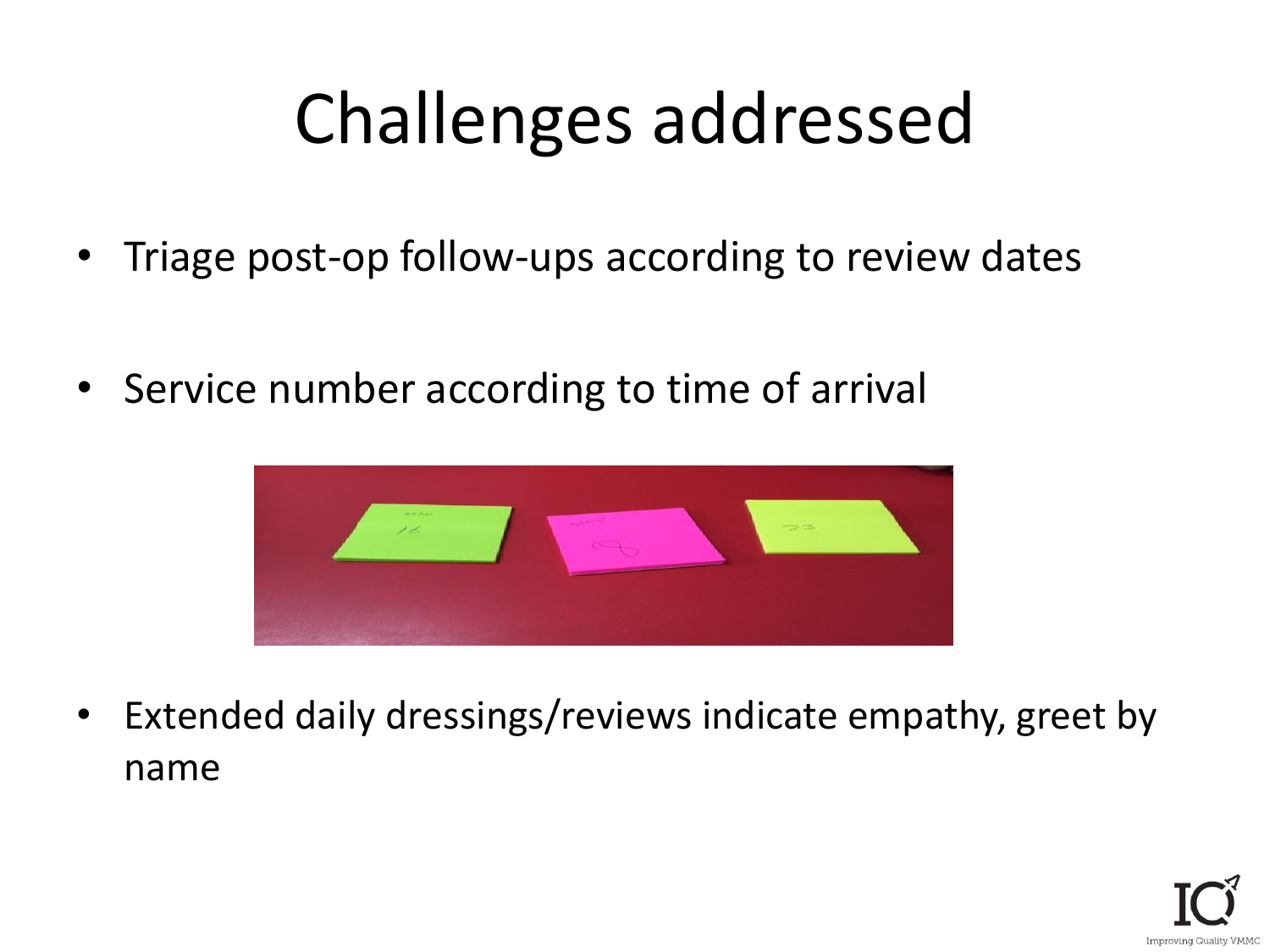- Sensitisation and involvement of female sexual partners
	- Counseling to partners during mobilisation
	- Female partners invited to attend
	- Clear message around importance of 6-week abstinence



**Improving Quality**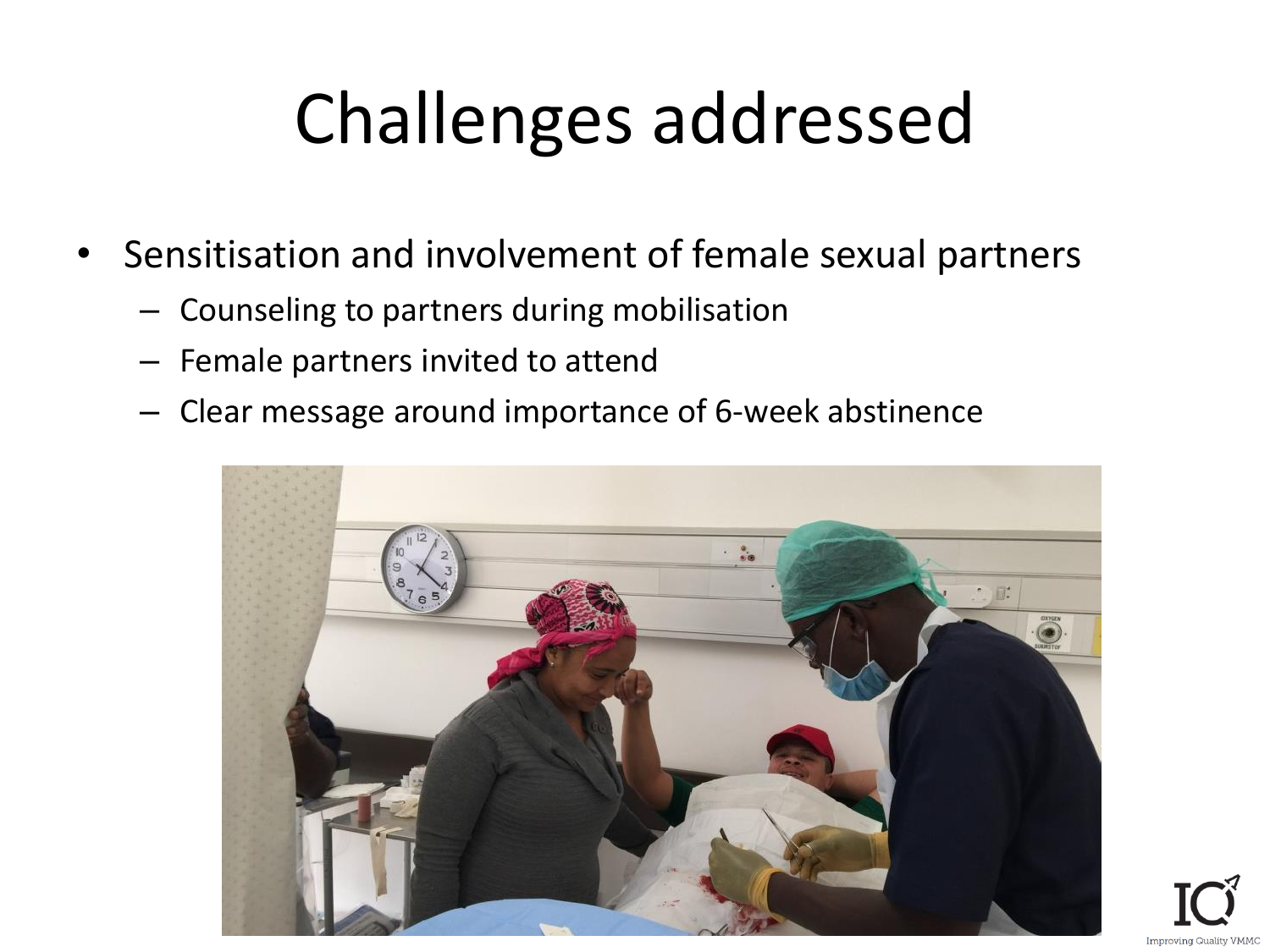- Evidence of strong male staff complement
- Father and sons encouraged to attend together
- Client charter "Know your rights"
- Suggestion box with indication of acknowledging and addressing recommendations and complaints
- Food!

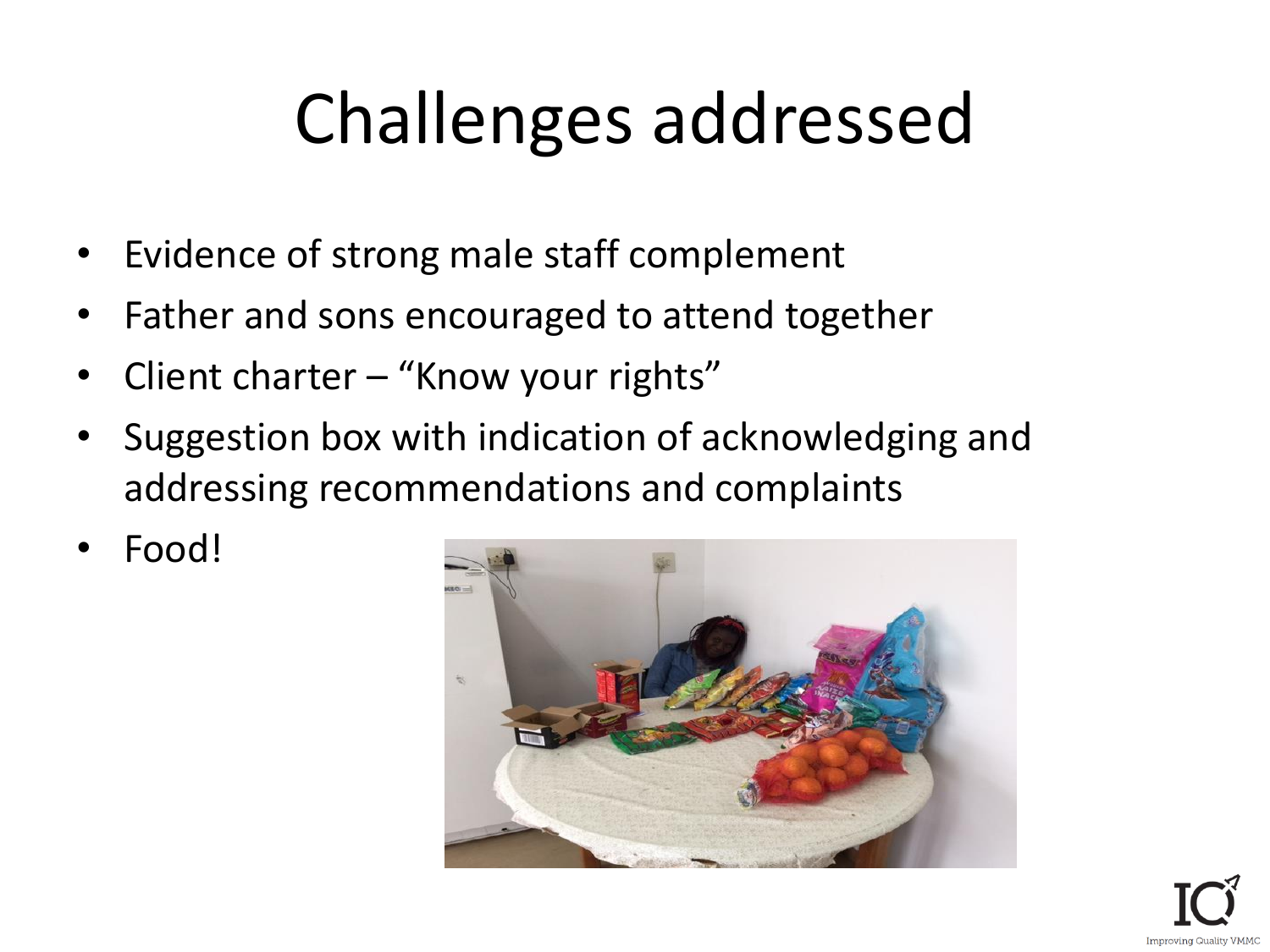# Maintaining the Momentum…

#### Demand creation

- Stakeholder networking (employers, employer associations, unions)
- Client advocates (post procedure)
	- One-on-one interventions
	- Media coverage /personal interviews
- Strengthen female advocacy
	- Advocate at female health clinics regarding health benefits to both partners
	- Advocate VMMC to partners at ante-natal clinics (post natal 6 week abstinence)
- School campaigns
	- Parent participation
	- Father & son days (Mothers too)

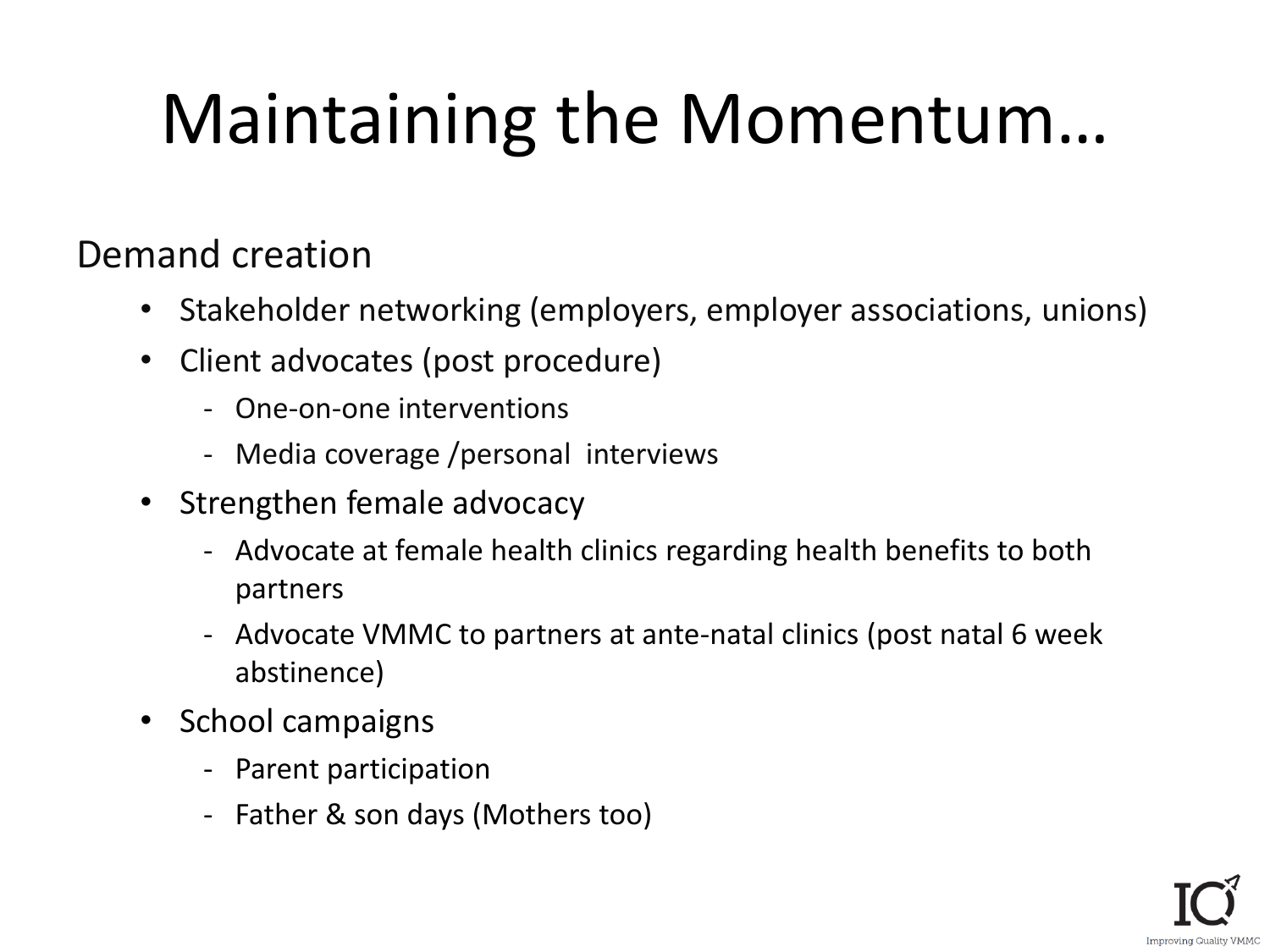#### Maintaining the Momentum…

- Maintain quality service
- Improve on MOVE model and waiting times
- After hour services
	- Evening clinics
	- Service provision according to industry down time e.g. mining, fishing
- Address AE rates proactively
	- "model" counselling accordingly
	- empower clients to manage post-op wound-care and AEs appropriately
- Continuous learning, feedback, re-evaluation and flexibility to change